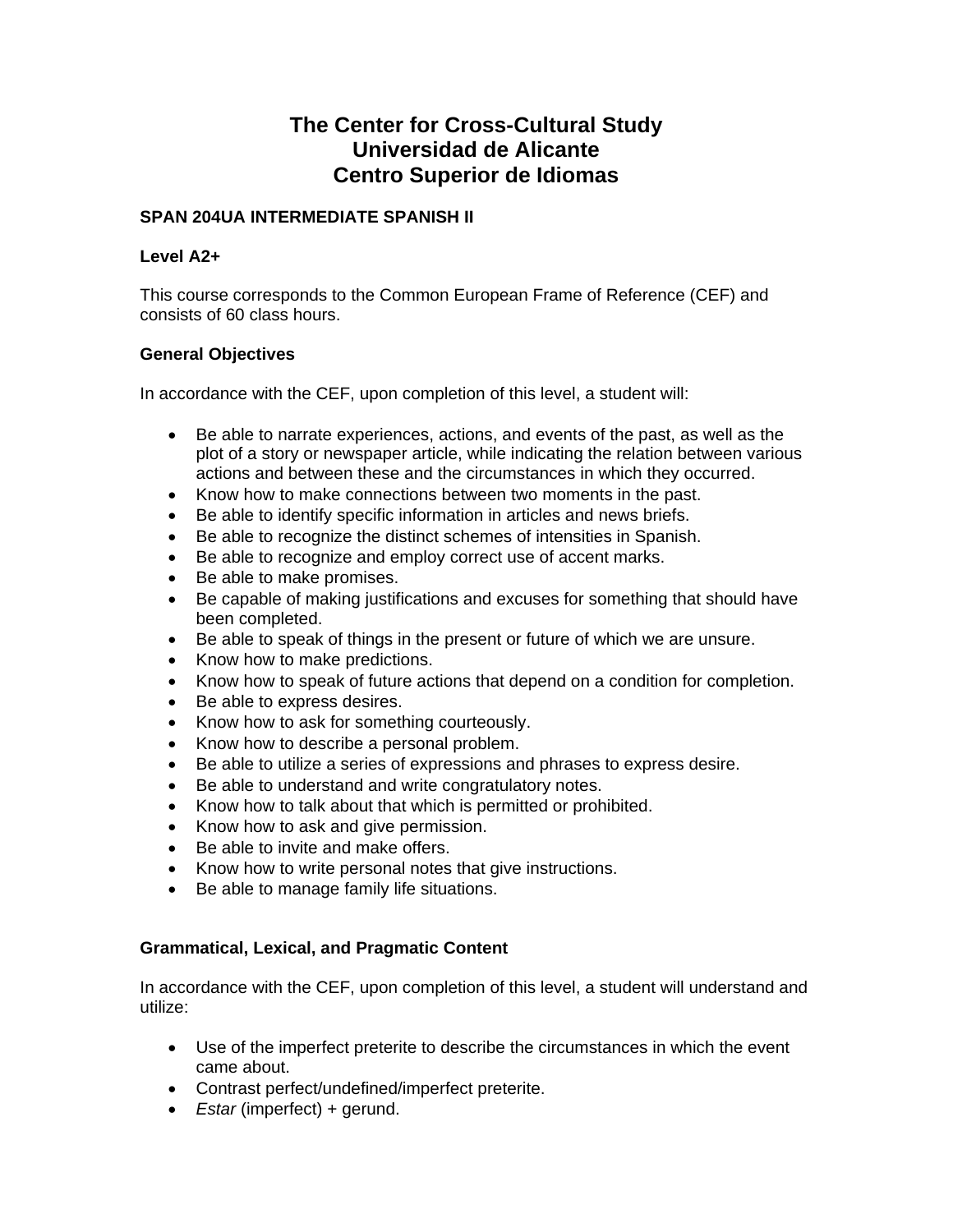- Vocabulary of popular stories.
- Adjectives that describe fictional characters.
- Formulas for beginning and ending a story: *erase una vez, había una vez, colorín Colorado este cuento se ha acabado, fueron felices y comieron perdices…*
- Political vocabulary.
- Vocabulary related to the recent history of Spain.
- News and media vocabulary.
- Stressed syllables: *agudas, llanas,* and *esdrújulas*.
- General rules for accent marks.
- Imperfect future: morphology and use to make promises.
- *Es que* <sub>+</sub> indicative.
- Vocabulary for homework and daily tasks.
- Use of the future to express insecurity, speaking indirectly about a topic, and making predictions.
- Contrast *ir a* + infinitive/imperfect future.
- Expressions of future.
- Vocabulary related to cities and transportation.
- *Si* + present indicative + imperfect future.
- Morphology of the simple conditional.
- Use of the simple conditional to express desire.
- Use of the conditional to express courtesy.
- Vocabulary of the medicine cabinet and pharmacy.
- Use of the conditional in giving advice.
- *Deber/tener/poder* (conditional) + infinitive.
- Vocabulary of personal relationships and feelings.
- Present subjunctive: morphology of the most commonly used regular and irregular verbs.
- *Espero/quiero que* + present subjunctive.
- *Ojalá que* + present subjunctive.
- *Está permitido/prohibido que* + present subjunctive.
- Vocabulary of laws.
- Affirmative and negative imperative: morphology of most commonly used regular and irregular verbs.
- Use of the imperative to ask and give permission, invite and offer, give instructions, and express prohibition.
- Formulas for giving permission: *Desde luego, por supuesto, vale*…
- Vocabulary for household tasks and objects.

## **Sociocultural Content**

In accordance with the CEF, upon completion of this level, the student will know:

- Literature II: Rafael Sánchez Ferloiso and José Agustín Goytisolo.
- Literature III: children's stories.
- Spanish History I: More relevant events of recent Spanish history. The role of King Juan Carlos I in recent Spanish history.
- Written press in Spain: most popular newspapers, reading indexes, etc.
- Current Spanish society VI: city transportation: current situation, most frequent problems, future projects.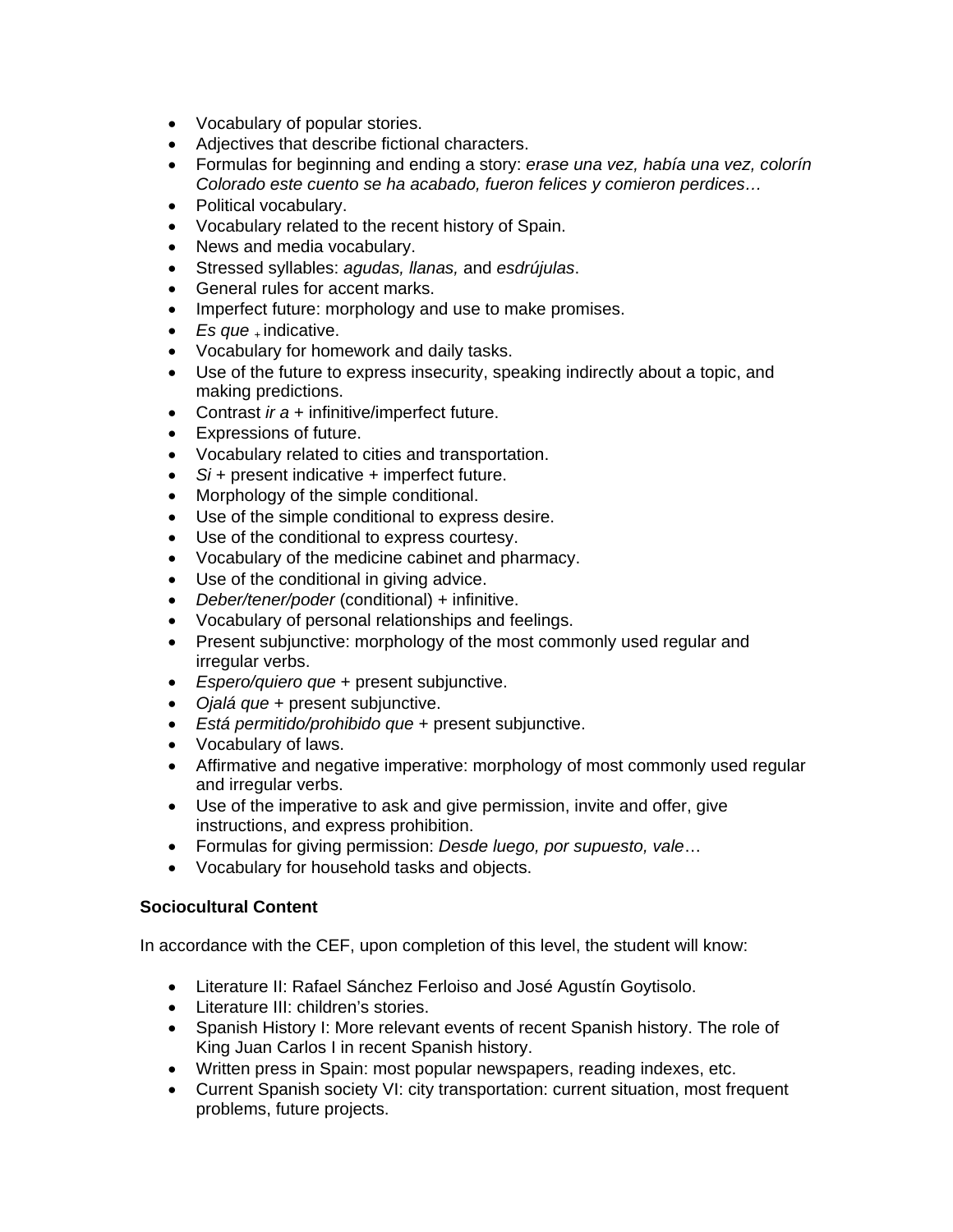- Family celebrations: birthdays.
- Norms and prohibitions: differences between nations.
- Current Spanish society VII: the family: distribution of roles and norms of family life.

### **Methodology**

 The methodological focus of this course will emphasize the student's ability to cope in real communicative situations, but without forgetting to be conscious of the rules and practice of grammatical and lexical aspects.

 For the development of this communicative methodology, integration is necessary in four skill areas: auditory comprehension, reading comprehension, written expression, and oral expression. Coherent and balanced development in these skills will guarantee that the student be able to produce thoughts and ideas in both the classroom as well as in the social and cultural atmosphere in which she or he will be immersed. This will help with personal and academic enrichment. It will strengthen the interculturality of the classroom and emphasize integration, respect, and tolerance of the diverse cultures present in the Spanish classroom. Another important aspect will be the inclusion and comparison of different social and cultural aspects as much in Spain as in Latin America.

 Each of these skills requires different learning strategies, though these methods should not exclude one another. The goal will be that the student develop each communicative skill equally.

### **Bibliography: Books and Materials**

EQUIPO PRISMA (2003) Prisma continúa, A2, Madrid, Edinumen.

AIXALÁ, E., MUÑOZ, M. y MUÑOZ, E. (2004) Prisma de ejercicios, A2, Madrid, Edinumen.

MORENO, C. y ZURITA, P. (2003) La banda de París, Madrid, SGEL.

#### **Evaluation**

The student evaluation system used in Centro Superior de Idiomas consists of two components: self-evaluation and evaluations of knowledge and level attained.

 With the self-evaluation, for which a file has been created using the scales, levels, and definite descriptors of the CEF, students will:

- become conscious of his/her own learning style
- become conscious of the progress made, and
- develop more autonomy.

 With the evaluation of knowledge and level attained, which also has a model based on communication objectives, works to determine what the student has managed to learn at the end of the course. It is an evaluation in terms of *ability*, as defined by the CEF. For this purpose, it will emphasize the following concepts:

1. Participation, interest, and progress 15%